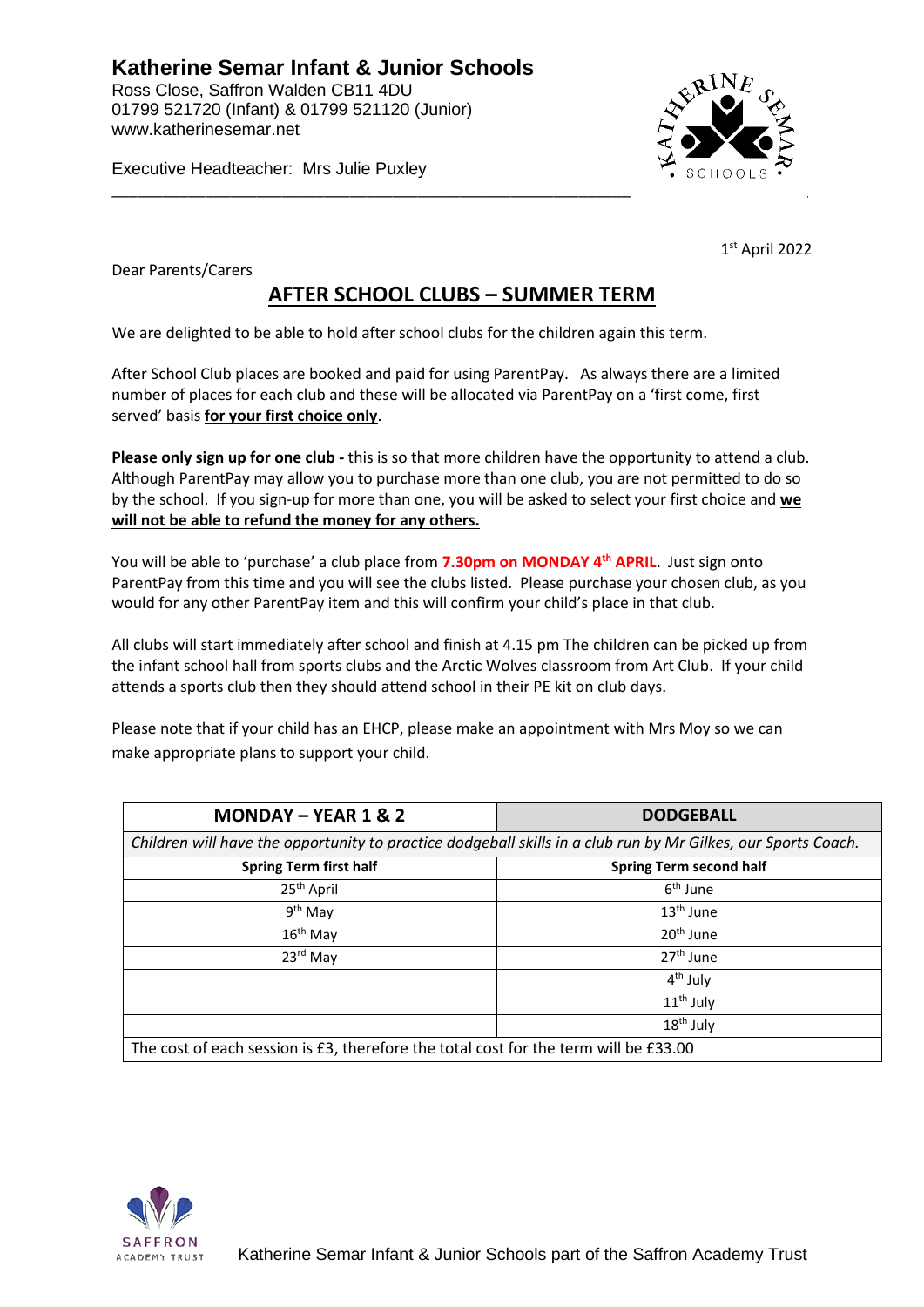## **Katherine Semar Infant & Junior Schools**

Ross Close, Saffron Walden CB11 4DU 01799 521720 (Infant) & 01799 521120 (Junior) www.katherinesemar.net



Executive Headteacher: Mrs Julie Puxley

| <b>TUESDAY - YEAR TWO ONLY</b>                                                                                                                                                                          | <b>ART</b>              |
|---------------------------------------------------------------------------------------------------------------------------------------------------------------------------------------------------------|-------------------------|
| This Club is a fun club for children who would like to explore and improve their artistic skill and will be led and<br>supervised by Mrs Beckett and Mrs Matthews. PLEASE ONLY SIGN UP FOR CLUB 1 or 2! |                         |
| <b>CLUB1</b>                                                                                                                                                                                            | <b>CLUB<sub>2</sub></b> |
| 26 <sup>th</sup> April                                                                                                                                                                                  | 7 June                  |
| 3 <sup>rd</sup> May                                                                                                                                                                                     | $14th$ June             |
| 10 May                                                                                                                                                                                                  | 21 <sup>st</sup> June   |
| 17 <sup>th</sup> May                                                                                                                                                                                    | 28 <sup>th</sup> June   |
| $24th$ May                                                                                                                                                                                              | $5th$ July              |
|                                                                                                                                                                                                         | 12 <sup>th</sup> July   |
|                                                                                                                                                                                                         |                         |
| Club 1 costs £15 for the half term and Club 2 costs £18 for the half term.                                                                                                                              |                         |

| <b>TUESDAY YEAR 1 &amp; 2 - SECOND HALF ONLY</b>                                                 | <b>SUMMER SPORTS</b>  |  |
|--------------------------------------------------------------------------------------------------|-----------------------|--|
| Children will have the opportunity to improve try out a range out summer sports with Mrs Gilkes. |                       |  |
| $7th$ June                                                                                       | $14th$ June           |  |
| $21st$ June                                                                                      | 28 <sup>th</sup> June |  |
| 5 <sup>th</sup> July                                                                             | $12^{th}$ July        |  |
| 19 <sup>th</sup> July                                                                            |                       |  |
| The cost of each session is £3, therefore the total cost for the half term will be £21           |                       |  |

| <b>FRIDAY - YEAR 1 &amp; 2</b>                                                                                      | <b>GYMNASTICS</b>              |
|---------------------------------------------------------------------------------------------------------------------|--------------------------------|
| Children will have the opportunity to improve their Gymnastics skills in this fun club run by Mr Gilkes, our School |                                |
| Sports Coach                                                                                                        |                                |
| <b>Spring Term first half</b>                                                                                       | <b>Spring Term second half</b> |
| 22 <sup>nd</sup> April                                                                                              | $10^{\text{th}}$ June          |
| $6th$ May                                                                                                           | 17 <sup>th</sup> June          |
| 13 <sup>th</sup> May                                                                                                | $1st$ July                     |
| 20 <sup>th</sup> May                                                                                                | 8 <sup>th</sup> July           |
| 27 <sup>th</sup> May                                                                                                | 15 <sup>th</sup> July          |
| The cost of each session is £3, therefore the total cost for the term will be £30                                   |                                |

Kind regards

Julie Puxley Headteacher